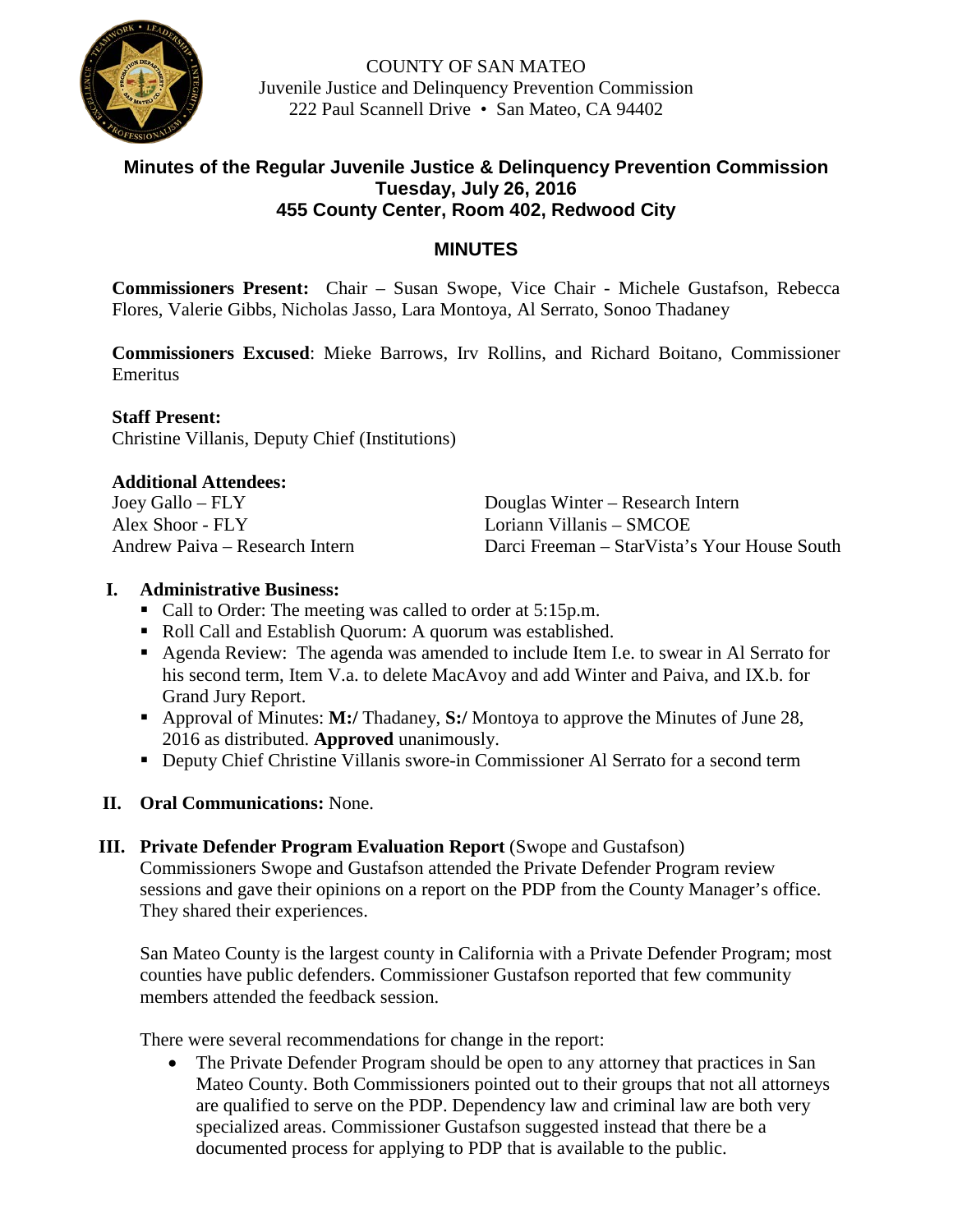• Have the managing juvenile justice attorney carry a caseload. Currently, he reviews and assigns the cases, and advises the PDP attorneys as requested. Several attendees pointed out the potential conflict of interest as he has access to all of the information on all cases.

Commissioner Gustafson noted that PDP clients are confused by the justice system. She suggested having a 'cheat sheet' to inform families of what to expect. Commissioner Gustafson will prepare a JJDPC perspective and present it for a commission vote at the next meeting.

## **IV. Project Updates**

a. Adverse Childhood Experiences (ACEs) and Prevention Initiative (Sonoo Thadaney, Douglas Winter and Andrew Paiva)

Mr. Winter presented his research on prevention of ACEs and resources available in the community. He reviewed studies with data on youth with ACE. He also provided information on different approaches to providing appropriate resources to prevent juvenile delinquency.

Mr. Paiva looked at three evidenced-based programs to prevent ACEs. His research included two Washington based programs – a Head Start/Early Head Start model of primary prevention and the Nurse Family Partnership, which pairs up low income first-time mothers with a nurse during their pregnancy.

b. Group Homes/Dependency Youth Project (Swope) Deferred to August meeting.

### **V. Probation Remarks (Villanis)**

Deputy Chief Villanis distributed the current population statistics for Juvenile Hall, Camp Kemp and Camp Glenwood. The Hall currently has a population of 65 (one girl).

Commissioner Gustafson praised the department for temporarily housing and providing program/meals for fifteen direct files from San Joaquin County during their labor strike. The youth were housed at our Juvenile Hall for 25 hours.

Commissioner Montoya asked Deputy Chief Villanis if the Victim Impact Awareness Program is being discontinued. Deputy Chief Villanis will check whether that is true and report back at the next meeting.

**VI. San Mateo Office of Education Remarks (Magee)** No report.

# **VII. Liaison/Study Group Reports**

#### a. **Inspections Committee (Gustafson)**

Commissioner Gustafson reported that three police stations held youth in secure detention in 2015 – South San Francisco Bart Station, San Bruno Police Department and Menlo Park Police Department. She asked the commissioners to sign up to conduct inspections.

Commissioner Montoya presented the Receiving Home inspection, conducted on June 24, 2016. The only recommendation was to conduct regular earthquake drills. The Commissioners spoke to one youth who was present during the inspection. The supervisor at the Receiving Home stated youth are allowed to eat when they are hungry; however, the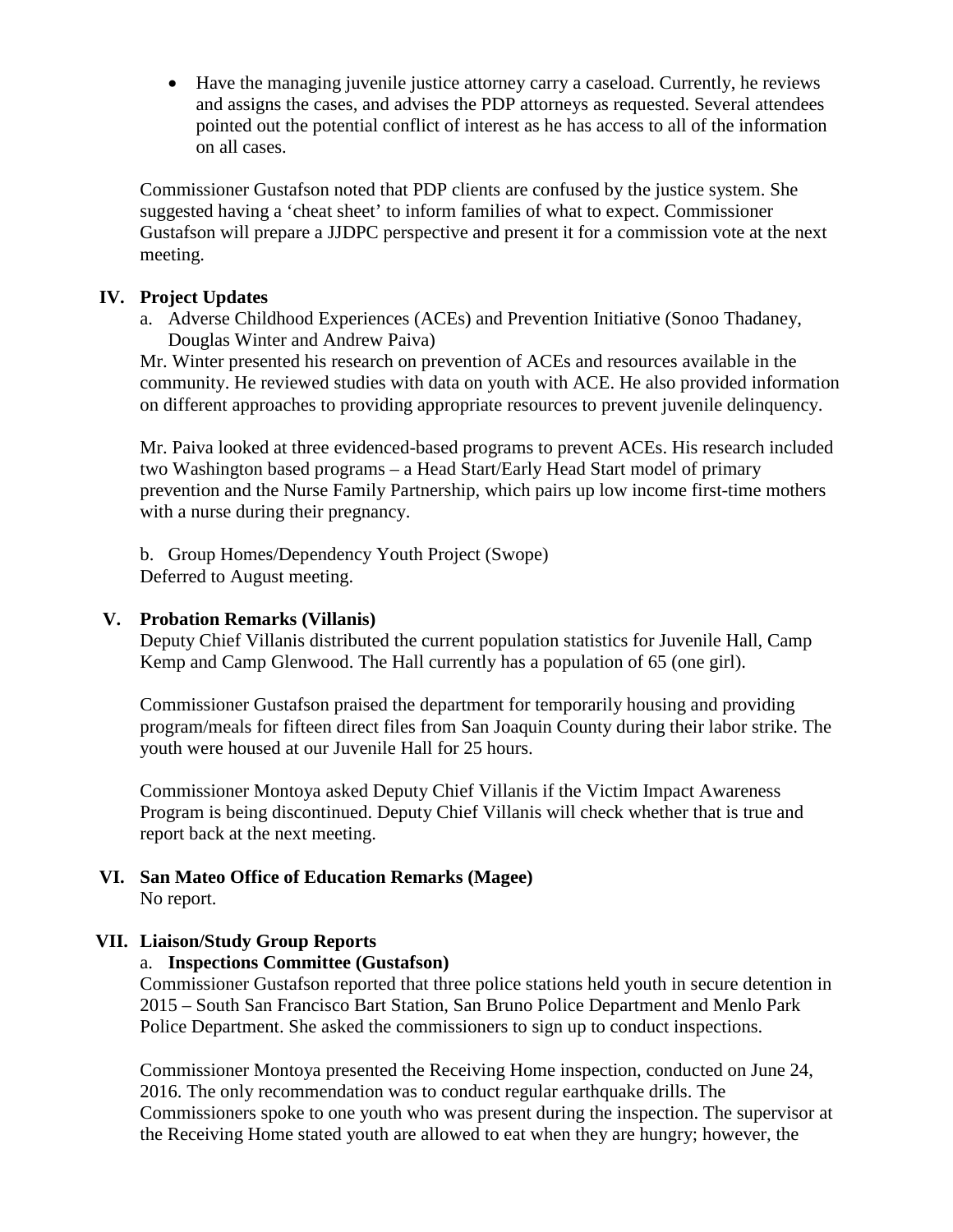youth said the food is locked up and they cannot eat whenever they want. The supervisor clarified and said if the youth requests a snack and it's close to mealtime, the youth is asked to wait until then. Otherwise, they are allowed a snack. Residents can appeal any grievance to higher management; however, most are handled internally.

**M:**//Gibbs, **S:**//Thadaney to approve the Receiving Home inspection as written. Approved unanimously.

## b. **Community Schools Advisory Committee (Gibbs)**

No report. Next Committee meeting is in October 2016.

## c. **Educational Advisory Committee (Rollins)**

No report.

## d. **Court and Probation Liaison (Gustafson)**

Commissioner Gustafson met with Judge Cretan. Judge Cretan has no concerns about the inspection reports and is satisfied with them. He said they have been very helpful in highlighting issues that have also been issues with the court.

#### e. **Annual Report (Swope)**

No progress. Current focus is on getting inspection reports completed.

#### f. **Nominations (Barrows)**

Commissioner Gustafson has identified a potential commissioner, a volunteer from Each One Reach One who tutors at juvenile hall. She will attend the next meeting. She has also talked with a past president of the San Mateo County Bar Association who is on the PDP. Currently, there are five commissioner vacancies; one is reserved for a 14-21yr old.

#### g. **Legislative Committee (Swope)**

- 1. Public Safety and Rehabilitation Act Initiative No new developments.
- 2. AB403 Limitations on Use of Group Home Deferred to August.

#### **VIII. Commissioner Comments/Announcements**

Commissioner Gustafson reported that Alameda County has suspended all fines and fees in Juvenile Court and Santa Clara County is looking into doing that as well.

Commissioner Nick Jasso recently returned from his time with AmeriCorps and gave the Commission a brief description of his experience. He will attend the College of San Mateo in the Fall.

#### a. Visit to Santa Clara County JJC (Gustafson)

Commissioner Gustafson reported on her visit to the Santa Clara County JJC. The meeting had multiple county staff in attendance. In their court, they created a health program. When youth assemble for their juvenile court appearances, they have a nurse come in to see if they had any mental health or physical health issues. They are doing a lot of outreach to parents. There is concern about losing funding for parent education programs. They also discussed the